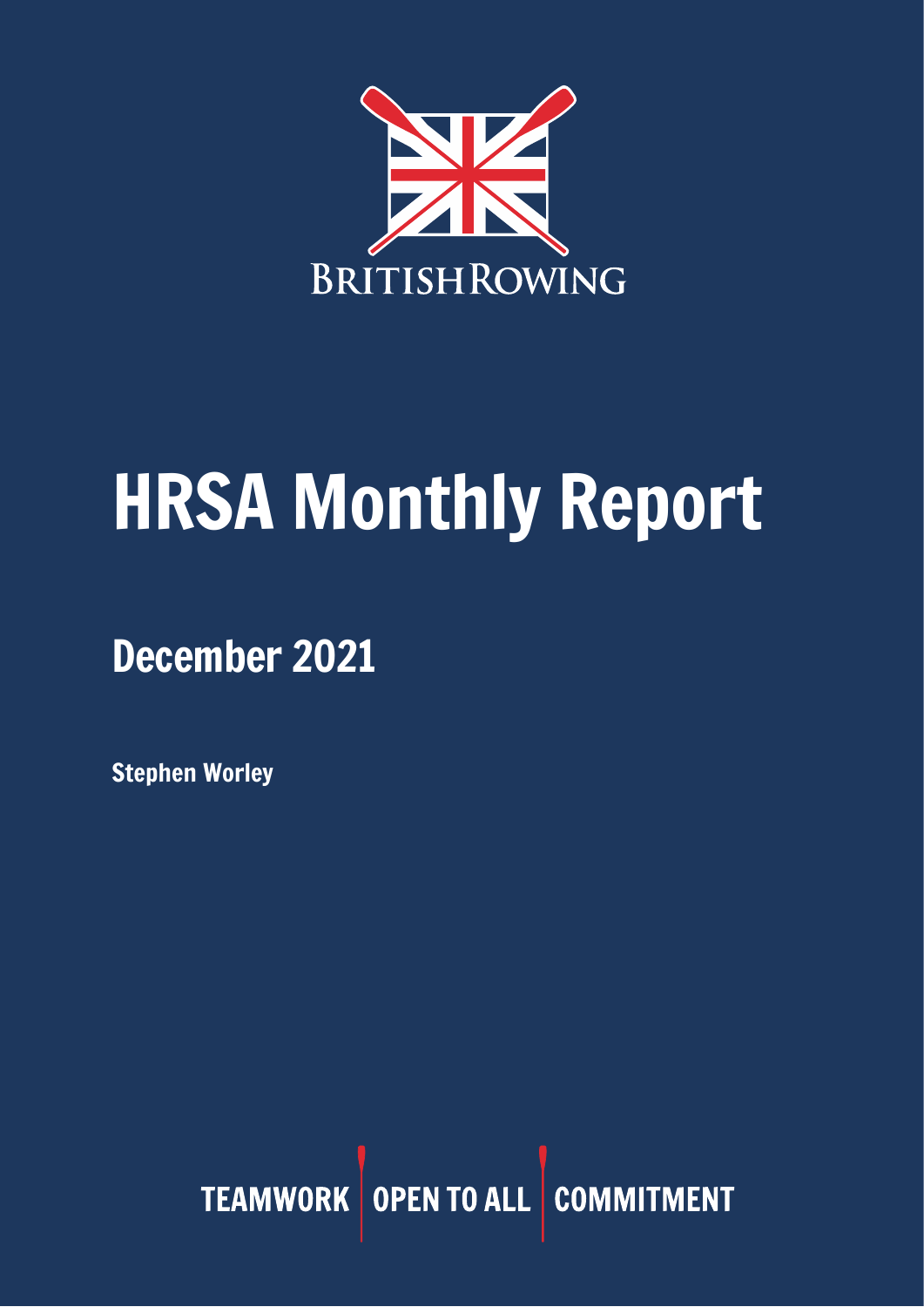## Incident Reports in December

#### Be extra careful around motorboats

There was a collision between an 8 and a motorised narrowboat (the barge) on a narrow waterway. The sequence of events is described in the report as follows:-

- 1. The 8 spins above a Lock.
- 2. The 8 begins travelling upstream at a steady state on the right-hand (correct) side of the river.
- 3. The 8 approaches the barge, which is stationary on the right-hand side (towpath bank).
- 4. The barge suddenly moves into the path of the eight, with no warning.
- 5. The cox of the 8 spots the barge and calls for emergency stop ("hold it up") and for his crew to use their oars to back away from the barge.
- 6. The bow of barge collides with bow of eight, breaking off the eight's bows.



- 7. The barge continues to move through the path of the eight, without stopping or slowing, scraping alongside the eight's port-side blades and causing further damage. The steersman does not stop or acknowledge the collision.
- 8. The 8 is able to park, and a crew member catches up with the barge on foot.
- 9. At first, the barge's steersman denies any incident, but eventually admits responsibility for the impact, and exchanges details.
- 10. The 8 returns upstream to the Rowing Club slowly, using four rowers (stern four).

Please encourage crews to be extra careful around motorboats. The rowing crews are often blameless, but it is the rowing boats, and their crews, who are most risk of harm.

There was a near miss, at another club, involving two 2-s and a barge. It contains the following "*A barge was spotted travelling downstream, close to the riverbank on the wrong side of the river. The Barge operator did not see the boats and the crews were required to take avoiding action. The Barge operator turned out to be someone hiring the boat and had misunderstood the navigation advice such that he was on the wrong side of the river. Top tip, keep a good look out for the unexpected, particularly during the Holiday Season".* This is excellent advice.

#### Show consideration for fellow rowers

An experienced 8 "bullied its way on the bank side to pass a much less experienced 8" as they passed under a bridge. The less experienced 8 was forced to take evasive steering, putting it out of line and into the buttress of the bridge. The coach of the experienced 8 made no attempt to slow, stop, or correct the course of the crew, or to help or apologise. Please remind coaches to be more considerate of other crews.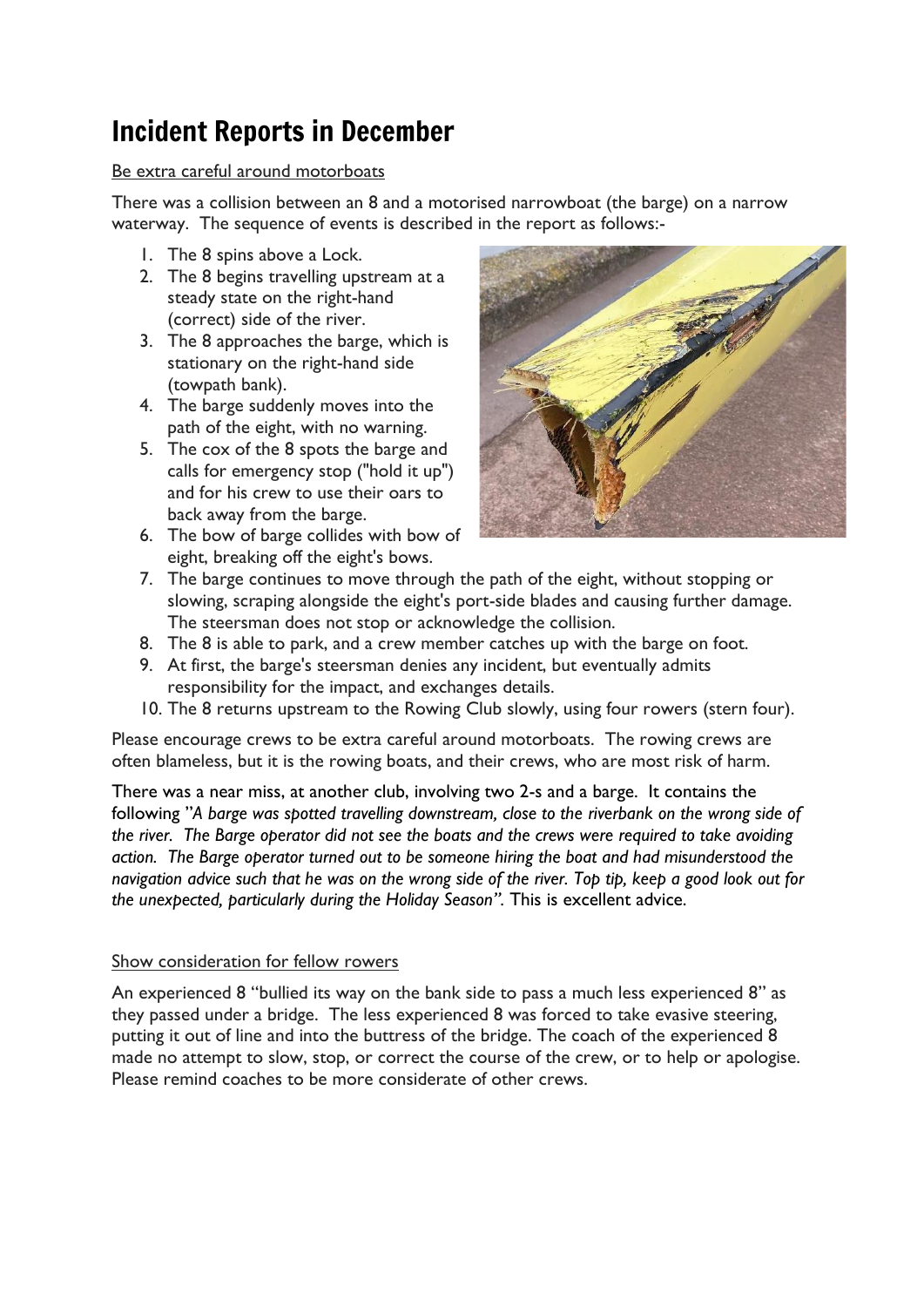#### A collision in the dark

There was a mid-river collision between a 4+ and an 8 in darkness. This resulted in injuries to several rowers, at least one of whom was knocked into the water. The learning from the incident included:-

- 1. Bank Parties should be made aware that one of their duties or key duty at night is to look out for the safety of their crew and be very vocal to ensure an accident doesn't happen rather than shout when one does!
- 2. Bright lights on Coaches Bikes/head is a really bad idea, particularly when these are considerably brighter than those fitted to the bow of the boat.
- 3. Don't assume another boat has seen your crew, particularly at night!
- 4. Stay tucked into the correct side of the river, especially at night.

#### Another collision in the dark

There was also a minor collision between an 8x<sup>+</sup> and a 60-foot barge. There were diverging reports from the cox/coach of the 8x+ and the master of the barge.

It appears that the barge made appropriate sound signals and had good navigation lights although these were not seen or heard by the cox/coach. It appears that the 8x+ tried to perform an emergency stop but veered towards the barge. The barge reduced speed (and wash size) and the resulting collision was between two blades of the 8x+ and the side of the barge.

The learning point identified by the cox/coach was*… In order to prevent this from occurring again, during the winter months and dark conditions the bow man shall also check regularly behind them and notify the cox of any oncoming objects even if the cox has or hasn't seen them.* This is good advice.

#### Check the Landing stage or pontoon

There was another incident that resulted in a moderately serious injury involving medical treatment and a protracted recovery. In this incident, a person stepped down from a grass verge onto a wet wooden landing stage to help a junior rower to de-boat. The landing stage so wet that they slipped onto its edge and landed heavily on their chest. The bottom half of their body was submerged in water following the fall.

The person visited A&E where an x-ray identified multiple rib fractures. They have been in severe pain were being treated with ongoing pain medication including morphine. They have been unable to work or drive due to the pain and mobility issues. The A&E registrar advised that recovery would take at least 2 months. The incident has impacted on this person's ability to work, and they have been away from work for some time. They are not able to drive or perform everyday tasks, such as being able to dress themselves and this has impacted on their family. The person's partner has taken annual leave in order to support ongoing medical appointments and day-to-day activities.

In another incident, a rower slipped on the landing stage when carrying the boat to the water's edge. The person involved was able to row although they did have a few bruises. The landing stage was subsequently cleaned, and grit/sand put down. A note was sent to all members to be careful.

Please check your club's landing stage and install anti-slip materials if appropriate.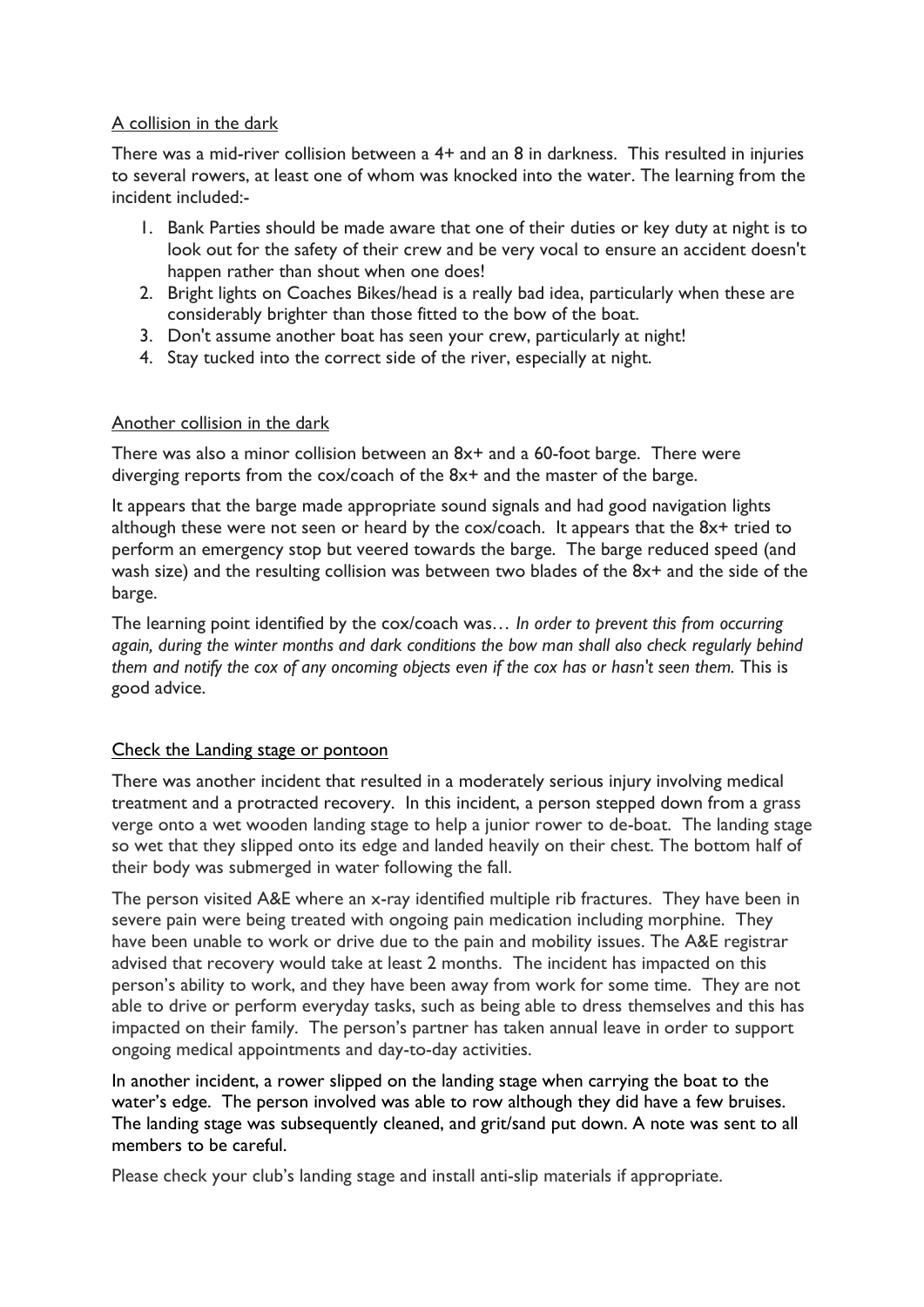#### Simple incidents can cause serious harm

There was a collision between a 2x and a tub 4x+. This resulted in harm beyond what would be expected, consisting of significant muscle damage and potential nerve damage. A rower has since had several physiotherapy appointments and has been under the care of a surgeon to help remedy the pain issue.

#### It only takes a second

A 2- came alongside a pontoon and one rower "got out the boat and neglected her responsibility to hold the boat stable for her crew mate". The boat capsized pitching the other rower into the water. Please remind crews that it only takes a second's inattention for an incident to happen.

#### Take Care in the gym

During a circuit class a J14 rower threw a small ball across training room which hit another J14 in the face causing a nosebleed. Please take more care to supervise training sessions and do not tolerate at risk behaviour.

#### Take care of well-intentioned people too

A helper was trying to move a large item of floating debris when they "fell about six feet from the retaining wall". I was aware that I was going to fall so consciously stepped away from the wall, so that I would enter the water feet first and not risk a head injury. Ambient temperature was around 2-3 degrees, so I was preparing myself for cold shock before I hit the water." Well intentioned people want to help but may not understand the potential consequences of their actions. Please encourage people to help but review spontaneous activities, before they occur, and ensure that they can be completed safely.

#### Incident Reporting is about Learning and not Fault or blame

There was a report that attempted to blame another crew for navigating incorrectly and causing a blade clash. I commented to explain that the purpose of the Incident Reporting system is to give everyone the change to learn from the experience of others. The information shared is invaluable. It is not about blame or fault or culpability. I think that, in this case, everyone has something to learn. The learning points here are that at low water, when it is not possible to pass between a bridge pillar and the bank, then do not be surprised to see boats navigating on the other side of the bridge pillar. In other words, extra care and better lookout is needed at low water when the effective width of the river is reduced.

#### Make sure that your crews are prepared for the competition

If you enter a crew into a competition, then please ensure that they are able to cope with the conditions that they are likely to encounter. Check that they can row the required distance in the expected conditions and that they can control and manoeuvre their boat. Also please check that they are appropriately dressed and equipped.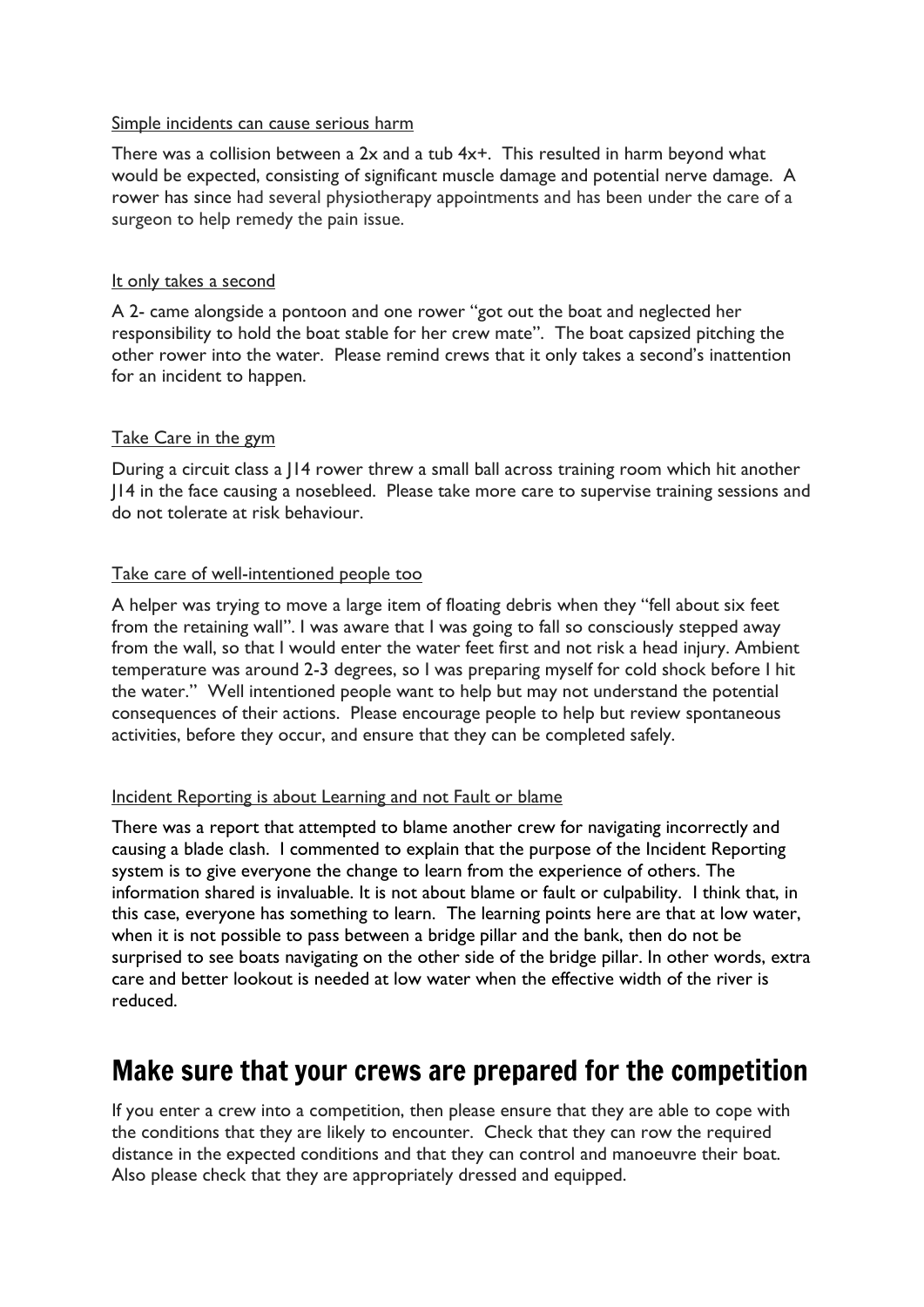## Learning from experience at a Head Race

One Head Race resulted in six Incident Reports from different people at different clubs (there were two reports from members of one club, but these related to different incidents). The more serious problems started when a cold front arrived at the venue. Cold fronts are characterised by a fall in temperature and increase in wind speed and a veering of wind direction (for example a change from south-westerly to westerly). There is more information [here.](https://scied.ucar.edu/learning-zone/how-weather-works/weather-fronts) Weather fronts are usually included in the weather maps used in forecasts. Forecasts should be checked regularly both before and during the competition.

Division 1 proceeded without any serious incidents. Most of the problems occurred when Division 2 was afloat as it appears that the weather front arrived at this time. This resulted in rowers spending a protracted time afloat and many became cold and wet, some were reported to be suffering from hypothermia.

The following guidance is contained in RowSafe.

In the introduction of chapter 4 of RowSafe on Competition Safety it says:-

*"It is neither fair or safe to expect people, especially juniors, to wait on the water for extended periods. If it is too cold for people to be waiting on the water, then consider whether the competition should take place. Sometimes waiting on the water can be the result of an unplanned incident, this should be taken into account too."*

*... and in Section 4.5*

*" In head races during cold weather ensure that boats launch in the same order as they start so that nobody has to wait for a protracted time. Endeavour to ensure that waiting areas prior to the start are beyond, rather than alongside, the course so that rowers have an opportunity to keep moving and thereby keep warm (*See Safety Alert – Not Getting Cold at Heads*)."*

There were several distinct problems:-

The organisers had set a limit of 90 boats for Division 2 (for covid reasons), but the draw listed 115 boats. Boats in Division 2 were supposed to start at 14:00. Crews were permitted to launch late. The instructions also stated that "*for Division 2, any crew not above the weir 15 minutes before race time will incur a 10 second time penalty. Any crew not above the weir 10 minutes before race time will be turned around and not allowed to race*". Neither of these two provisions were enforced.

This resulted in the marshalling areas becoming crowded and crews were held, stationary, for a protracted time in cold conditions. Crews were not allowed to circulate so they had no opportunity to keep warm.

The competition has identified the following improvements to the organisational arrangements for future years:-

- 1) Entry limit all future competitions will have a smaller entry size for this division. They will also take into consideration that the competition is in December and assess whether it should be open to J16 and J15 crews for safety reasons.
- 2) Rules for time penalties and returning late crews will be enforced.
- 3) Circulation The crews that were struggling at their station were not offered the opportunity to move. Lower race entry caps, time penalty disqualifications, minimum rower capability and clothing, minimum age considerations will all help to avoid race start delays and time at the marshalling station in the future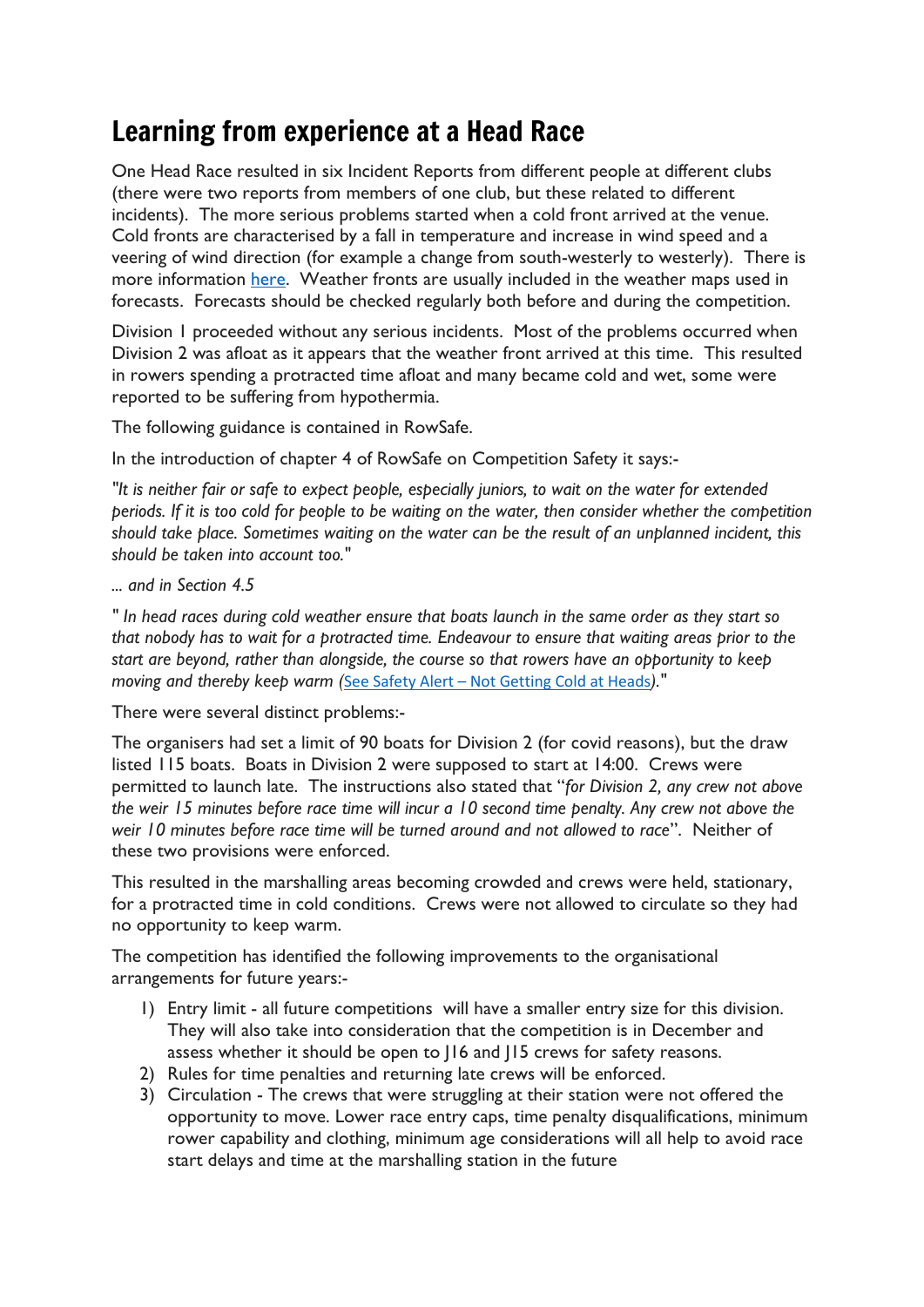- 4) The competition will pay particular attention to junior entries to take into account the likelihood and impact of unplanned incidents.
- 5) The competition will also review whether it would be safer to have marshalling points above the start.

There was a further report stating several 8s were blown by the squall towards unmarked submerged rocks opposite the landing area. One boat was holed severely; several rowers had to leave the boat as water was pouring into their positions. The other 8s were fended off and stayed clear. The competition has learned from this and will add further cautions into future head race documentation.

Please do not wait for something like this to happen at your competition. Please learn from what happened here and work to prevent anything like this at competitions that you organise.

## Objective criteria for cancelling all or part of a competition

Best Practice has been established at other competitions that have objective criteria by which to judge whether or not it is safe to start, or proceed with, a competition. These criteria take the following into account:-

- Wind speed
- Wind direction
- Water flow speed
- Precipitation
- Air temperature and
- Visibility

In each case the effect at the venue concerned should be considered. This applies in particular to wind direction when the water surface characteristics (e.g., wave height) will depend on whether the wind is blowing across or along the course.

Some of these effects should be considered together. For example, wind against tide can produce rough water and the combined effect of rain and cold can be much greater than either alone.

Once objective criteria have been defined then it is relatively easy to make an unemotional decision on whether to cancel some or all of a competition.

If it is clear from forecasts that the competition should be cancelled, in whole or in part, then it is best to do so as early as possible as this could result in clubs not having to load trailers or transport boats. If strong winds are forecast, then please also consider the risks to people towing trailers and notify clubs accordingly. Please help competitors to enjoy competing safely and avoid putting them at risk.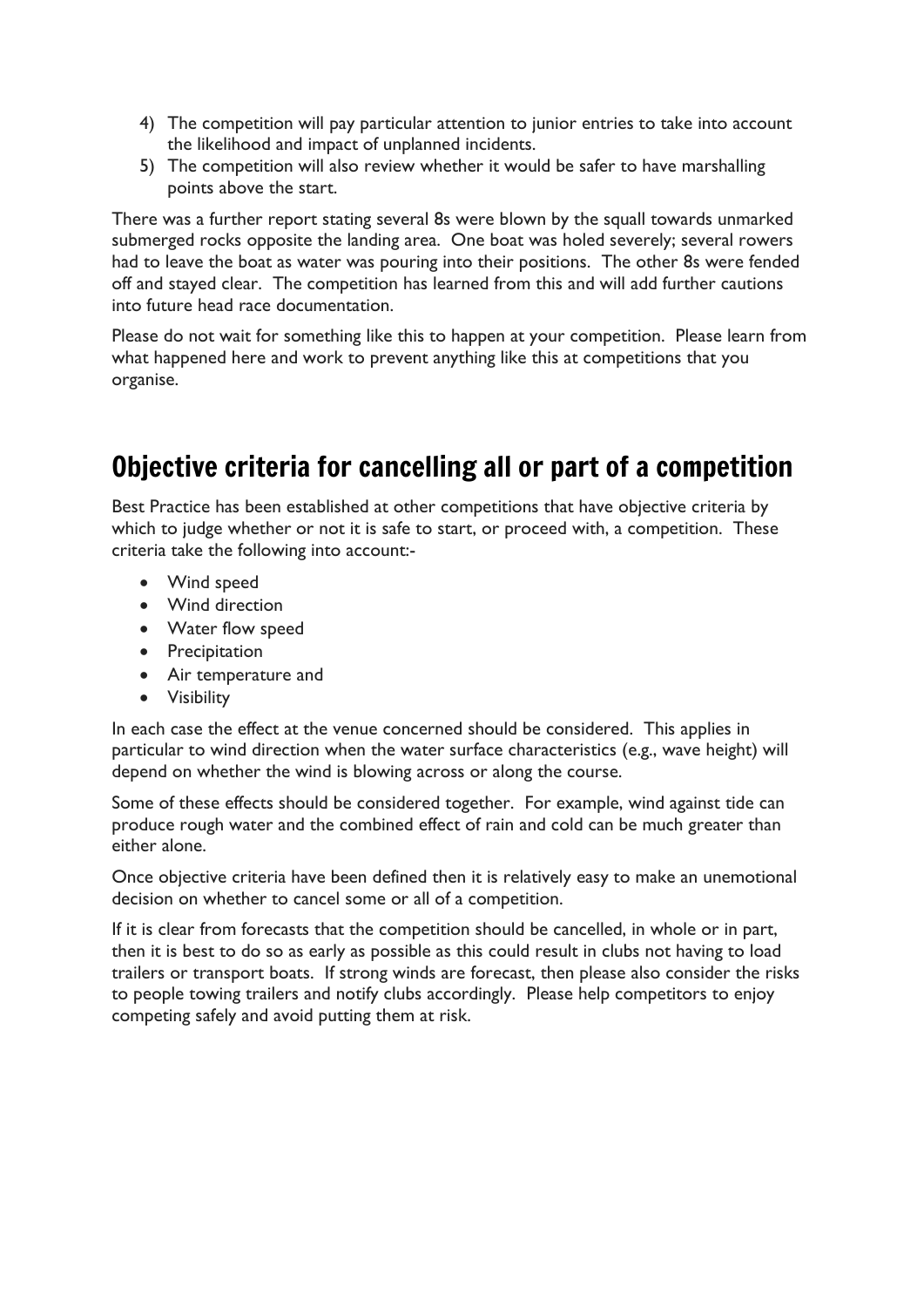## Learning from experience at another Head Race

There has been correspondence about issues at another Head Race. It appears that there was a last-minute change of a division time and that this was not well communicated to the crews. This resulted in crews having to stay on the water for almost four hours in cold weather. There were no safety launches on the water for a long time whilst crews were waiting at the start.

There were also issues with a launch driver and passenger without lifejackets. Several launches were seen with drivers not wearing kill cords. The safety plan stated that launch crew would wear high vis and carry radios; they did not do either. It was also suggested that the competition should offer a shorter division for beginners.

This simply emphasises the importance of clear, timely communication and the need to have a plan and comply with that plan. Adopt the mantra "*Do What You Say You Will Do*".

# Liability of Coaches

There were several comments and questions about coaches being sued and the liability of people who help at clubs. It was again emphasised that one of the benefits of membership of British Rowing is the insurance cover that is included. I would encourage anyone concerned to become a member; there is more information on how to become a member [here.](https://www.britishrowing.org/join/)

Professional Indemnity insurance is also available to Coach Members (at no additional cost compared with Row or Support Membership). Access to Coach membership is currently under review so please look out for further announcements.

## Incident analysis

There was a request for a breakdown of type of incident by age category based on a feeling that the latest monthly report had many of incidents involving juniors. It was thought that would be good to know where efforts at improving safety within clubs would be best spent. Clubs will have their own incident logs to refer to as well.

The response was that we complete a detailed analysis of incidents each year, the latest one is available [here](https://www.britishrowing.org/wp-content/uploads/2021/01/2020-Incident-Analysis.pdf). There are several problems with doing a count of incidents by age because we often do not know how old the rowers are and we would want to normalise this number against the relative prevalence of rowers on the water, by age. We do not know the percentage or time on the water by juniors, adults and masters.

Somebody once asked for the relative number of incidents for coxed and coxless boats. The same logic applied.

The analysis of 2021 incidents is in preparation and it is hoped that it will be available soon.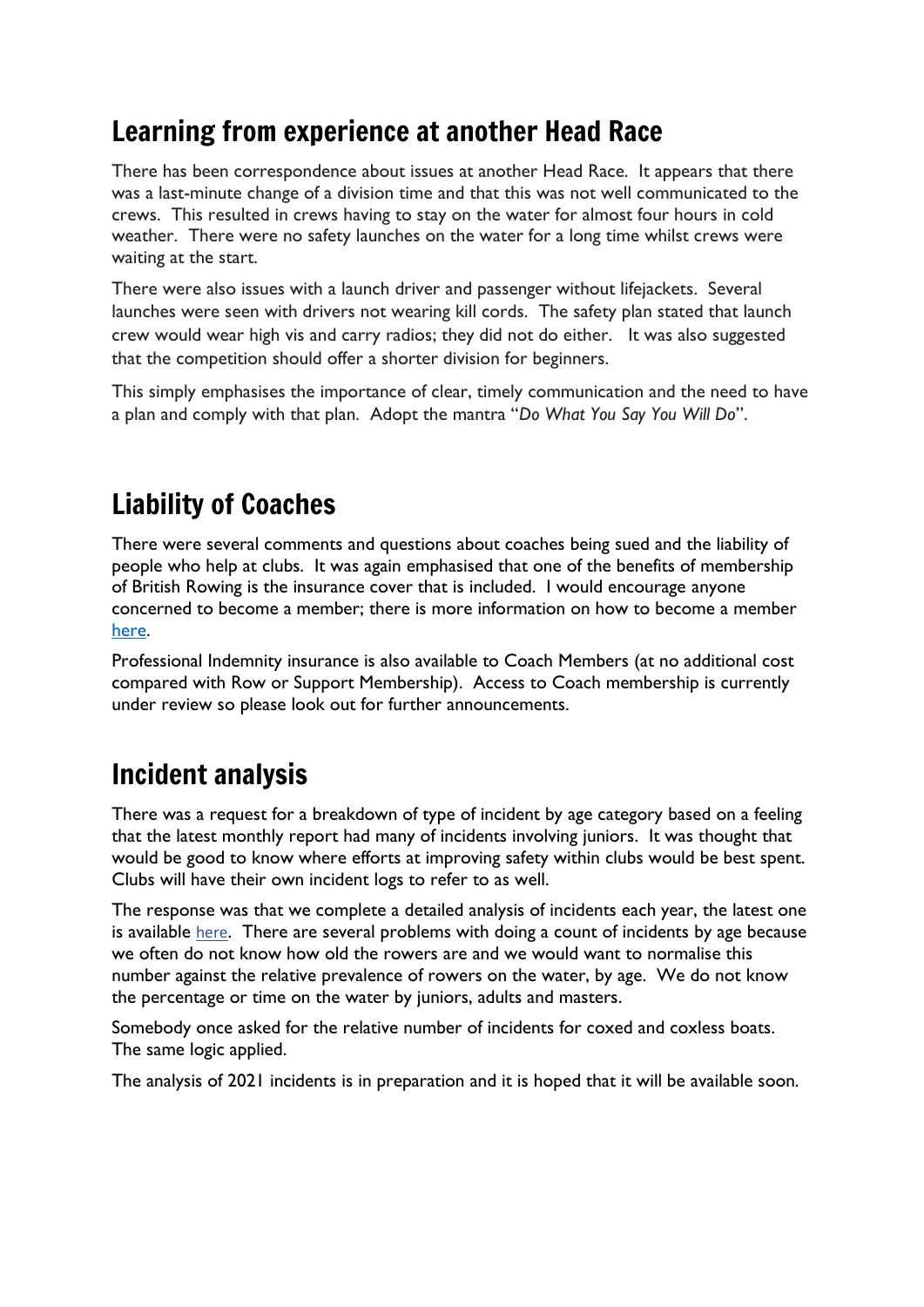#### Take Care with Juniors who use ergos

Concern was expressed that a club's Facebook post showed that young athletes were completing 5k ergo tests. The post leads readers to believe that it's not just one J14 doing a 5k test, but all of them from the club doing 5k and 2k tests. Concern was expressed for the youngsters involved, but also that they are publicising this poor practice on their club Facebook page, which could have a wider detrimental impact.

Section 11.1 of RowSafe on Indoor Rowing, it contains the following:-

- Take care to ensure that their rowers do not overexert themselves or encourage others to do so.
- Ensure that their rowers work at appropriate intensity and overall workload.
- Ensure that the drag or resistance is set at the appropriate level for the rower

This matter was discussed with an Indoor Rowing expert within British Rowing

There was concern that the results being achieved would only be possible if the drag factors on the ergos were set high. There is a British Rowing document entitled Guidance OnWater and Indoor Rowing by School Children, [here](https://www.britishrowing.org/wp-content/uploads/2016/01/BR-Guidance-Document-On-Water-and-Indoor-Rowing-by-School-Children-Final-2016.pdf) and attached. This contains the following:-

- The drag factor should be kept low for all rowers, but especially beginners and younger participants. A low drag factor simulates on-water rowing and significantly decreases the shearing force across the spine.
- Pauses should be included in the session to enable stretching and to maintain hydration levels.
- Sessions on the rowing machine must include time for a full warm-up and cooldown, as in any energetic activity, and
- The session length and content must be suitable for the ability and training age of the rower.

There is further guidance on Drag Factor Settings on a Concept 2 Ergo, this states that, for general training, fitness and [back health](https://www.britishrowing.org/knowledge/safety/health-and-fitness/rowing-and-backs/) British Rowing recommends that the drag factor should be kept low (no greater than 110).

Guidance on the desired length of ergo tests for Juniors can be inferred from the [rules of](https://www.britishrowing.org/wp-content/uploads/2021/10/MIZUNO-BRIC-2021-TCs-FINAL.pdf)  [the British Rowing Indoor](https://www.britishrowing.org/wp-content/uploads/2021/10/MIZUNO-BRIC-2021-TCs-FINAL.pdf) Championships. These specify the following distances:-

- Year 7/ | 12: 2 minutes
- Year 8 /J13: 3 minutes
- Year 9 / J14: 4 minutes
- Year 10 / J15: 5 minutes
- Year 11 / J16: 6 minutes
- Sixth form /J17 & J18: 2,000m

Please take care protect the long-term health of Juniors ensure that they train in a manner that is sustainable.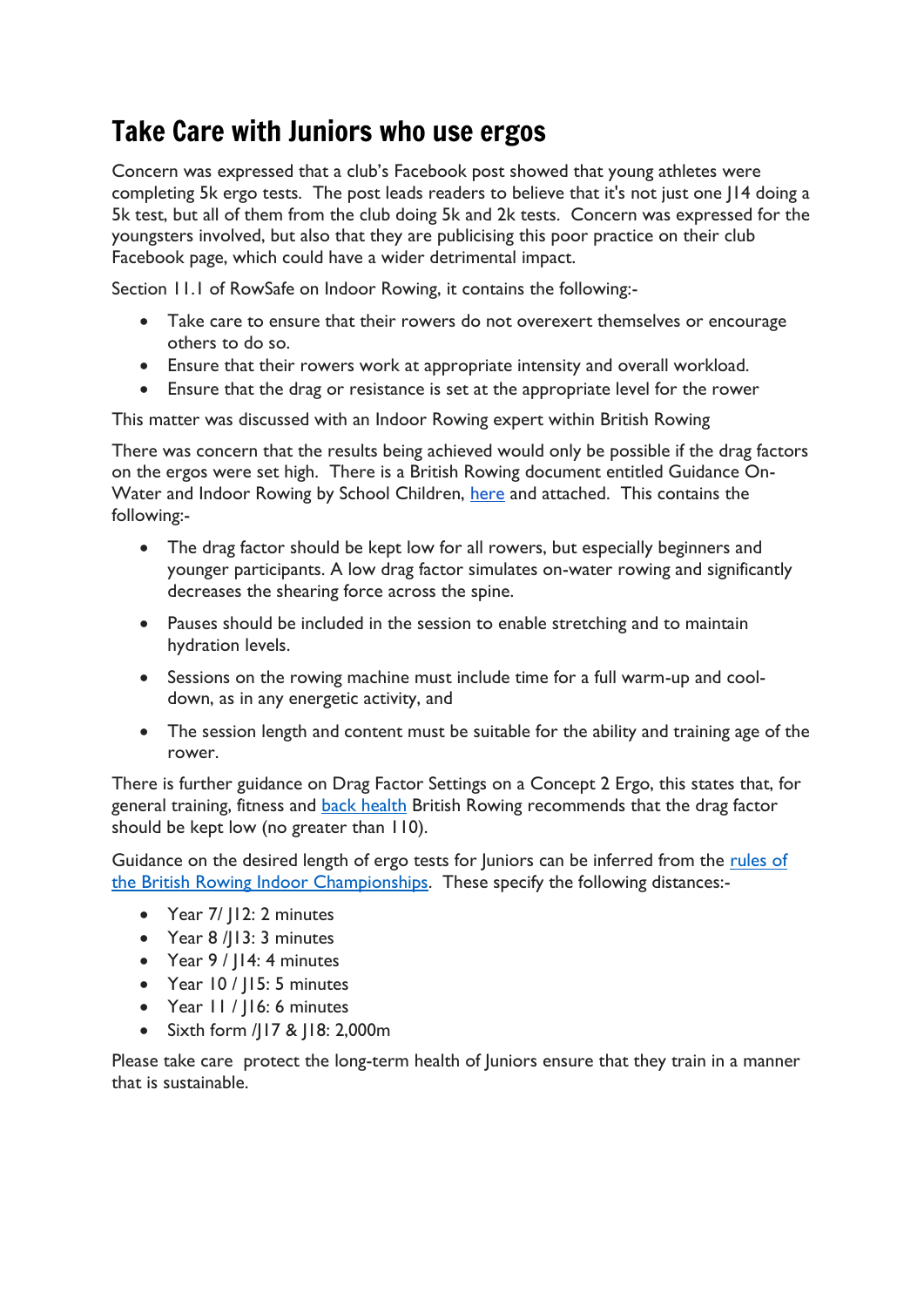## Approval of launch drivers

There was a request from a club who is overhauling its education and training of launch drivers in association with the RNLI. They had found and referred to an obsolete document that was associated with the 2008 version of RowSafe (I think) and asked whether this had been updated.

The response was that this document does not constitute current advice, but it may contain useful information. I suggested that the external requirements should be considered first. If the local navigation authority or club insurers have requirements for launch drivers then the club should comply with them. In many cases the requirement is to hold the RYA Level 2 Powerboat qualification. You can find the current advice in [RowSafe,](https://www.britishrowing.org/about-us/policies-guidance/rowsafe/) have a look at section 5.2 on Launch Driving and Section 7.4 on Launches.

The problem we always have when writing guidance is that rowing clubs, and the venues that they use, differ so much. Guidance can be excessive for some clubs, appropriate for others and inadequate for a third group. This is why it is important that you use your risk assessment as a guide when developing your competence requirements.

If there are no external requirements, then please consider what is important at your club. At your club specifically I would expect that knowledge of the waterway navigation rules to be of vital importance. Knowledge of navigation rules are not covered in the document you shared.

Local knowledge is also important. Launch drivers should be aware of your circulation plan. They may also need specific knowledge such as how to drive in the vicinity of a weir or to know how the water flows through bridges and close to bridge pillars.

It is also important that launch drivers are familiar with the types of launches that your club uses and can drive them safely. The characteristics of launches can vary considerably.

Please be aware that we want launch drivers to be competent and that there can be a big difference between competence and qualification. The Health and Safety Executive (HSE) used to define competence as "able, by virtue of their experience, education and training, to perform a specified task to the required standard". Competence is task specific; a driver may be competent to drive a launch with a coach aboard but may not be competent to perform a rescue.

## Launch equipment

There was correspondence with an experienced and highly qualified CRSA who recommended that aluminium launches carry an aluminium boarding ladder, as shown opposite) that can be stowed away and hooked on to the side of launch when needed. If the casualty can help themselves then it is relatively easy and safe for them to climb aboard. In his view (and mine) rope ladders are useless as the feet swing up and under the boat

This is included in the list of additional equipment in [RowSafe](https://www.britishrowing.org/about-us/policies-guidance/rowsafe/) Section 7.4.1. Launch Safety Kits

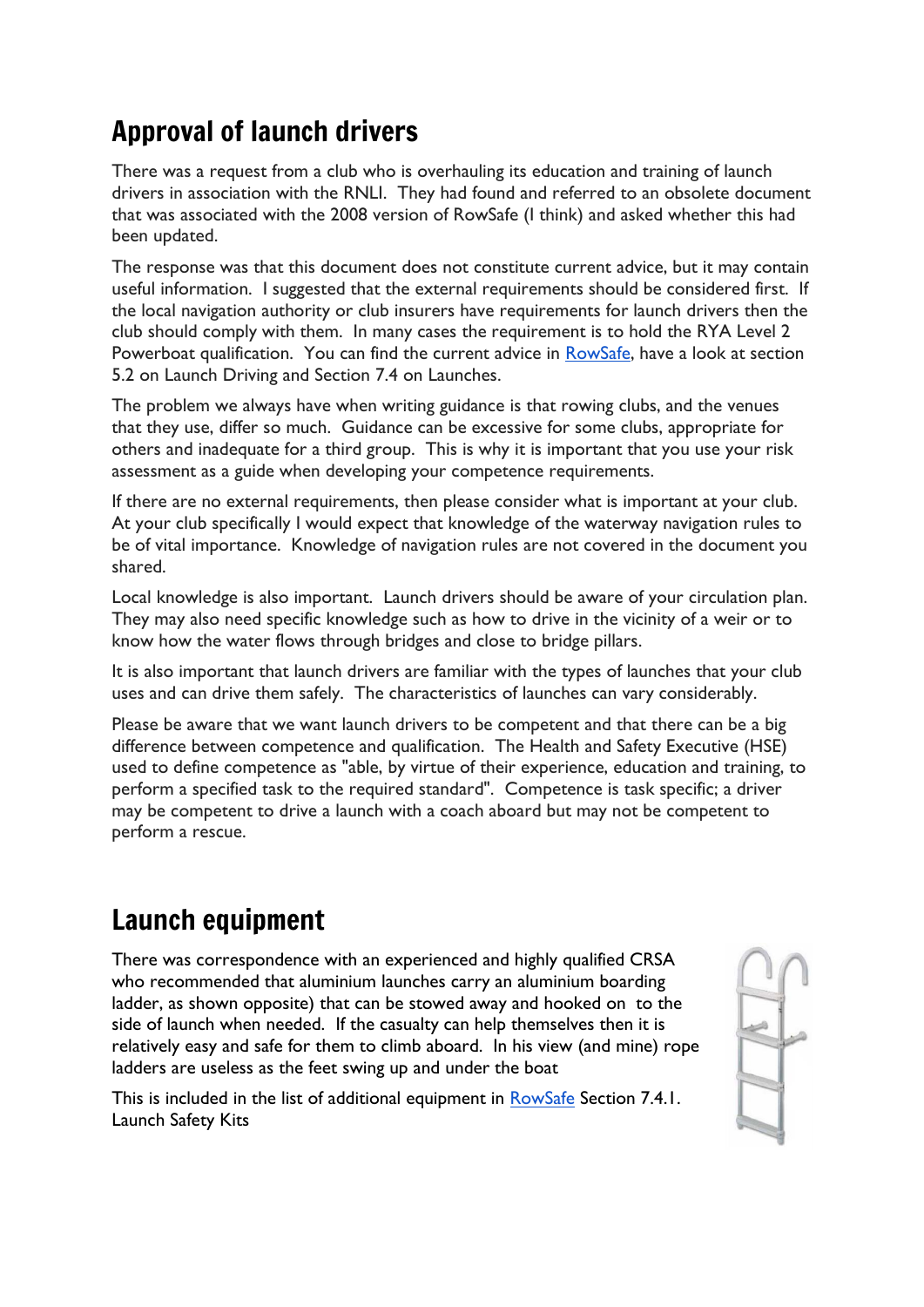## Number of people in launches

There was a response to a previous report where I wrote that:-

*"There was also concern about having an extra person in each launch to assist with rescue. The response was that I worry that if we did advise that clubs always have an extra person in the launch then this would reduce their rescue capacity."*

This was said not to be RowSafe Guidance in section 2.4 on Launch Driving (and there was a quote from this document). The response was that

I think that you may be reading an obsolete version of RowSafe, the current one can be found [here.](https://www.britishrowing.org/wp-content/uploads/2021/04/2021-RowSafe.pdf) This will be updated in April 2022 and there will be a link to the new version on the RowSafe page [here.](https://www.britishrowing.org/about-us/policies-guidance/rowsafe/) The current version does not have a section 2.4. RowSafe contains advice on Launch Driving in Section 5.2 and on launches in Section 7.4. These do not specify that there should be an additional person in the launch. Section 4.7 deals with Competition Safety Boat Providers and does make reference to Safety Boats at Competitions having an additional crew person.

This is a difficult topic and one of those where the answer is often venue specific. It is largely a matter for each club's risk assessment.

Many clubs own small launches many of which are constructed in aluminium, that they use primarily for coaching. These are fine for coaching but not so easy to use as safety or rescue launches. However, when there is an incident on the water then whatever launch is present will be used to assist the casualty. In areas where there are many launches then all those in the vicinity will come and help.

If this involves rowers in the water, perhaps after capsizing, then recovering them into any type of launch is much easier if they do as they have been trained to do and climb on top of their inverted boats. They can often climb into the launch with very little assistance. Launch capacity can soon become a problem and having an extra crewman limits that capacity.

If the risk assessment at the place where you drive a launch determines that there should be an extra person in the launch, or if you feel that you would prefer to have one with you then you should. However, many clubs would find it difficult to have two people in each launch and doing so would limit its rescue capacity (or its speed) and could be detrimental.

### Towing driving licence requirements have changed

In previous reports I described the changes to licence requirements for drivers towing trailers that government has announced that it will introduce in autumn 2021. These changes were due to come into effect on November 2021. The government subsequently announced that the change will be introduced at a later date. The changes came into effect on  $16<sup>th</sup>$  December. There is further information [here.](https://www.gov.uk/guidance/new-rules-for-towing-a-trailer-or-caravan-with-a-car-from-autumn-2021)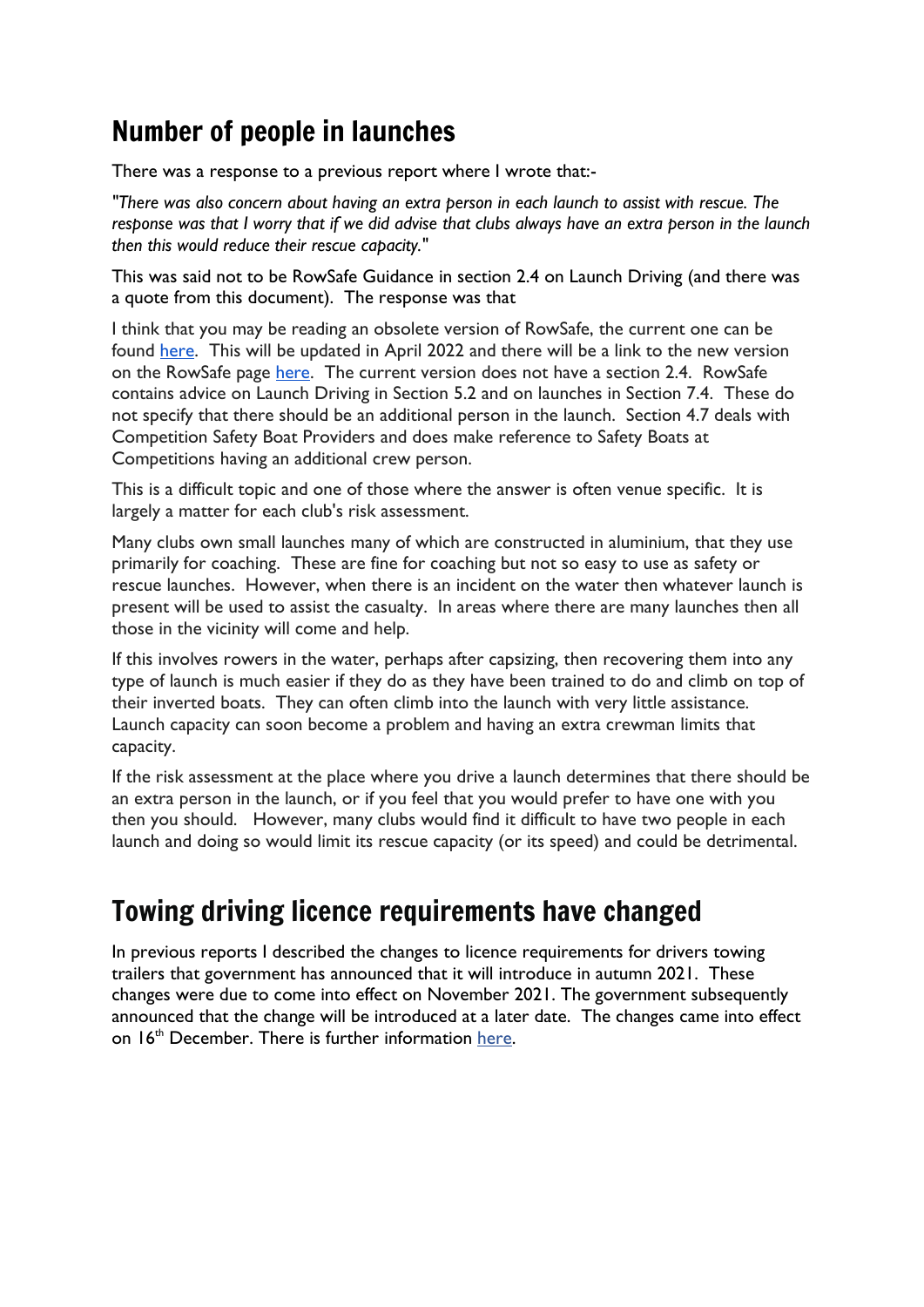## Capsize Training in Open Water

There was a question about the water temperature for capsize training for juniors and adults. The response was that the British Rowing Cold Water and Hypothermia training, [here](https://www.rowhow.org/course/view.php?id=165) contains the following:-

*The RNLI states that cold water shock can occur in any temperature below 15˚C. The average sea temperature in the UK is just 12˚C.*

Land water is usually a few degrees colder than sea water. Water temperature is usually highest in September or October. Please check the water temperature before starting the capsize drill; it should be safe if the temperature is above 15 degrees. However, if it does not reach this temperature then it would probably be safe to proceed; people do capsize naturally and survive at all times of year.

Please ensure that you have good rescue facilities immediately available and a place of shelter and recovery nearby. It may help if the rowers wear more clothing than they normally would (e.g., leggings and a long-sleeved shirt) as this would reduce the rate at which the skin loses heat and thereby reduce the severity of any cold shock response.

Juniors usually have a lower body mass index so will chill quicker than adults so extra care is needed with them. There is further information on Capsize and Recovery in Section 3.7 of [RowSafe.](https://www.britishrowing.org/about-us/policies-guidance/rowsafe/)

## Swimming

There was further discussion on whether rowers need to be able to swim and one correspondent suggested asking adult members the following question: "*If your boat capsizes, are you confident you will be able to follow the capsize procedure?*" The British Rowing Capsize and Recovery training can be found [here.](https://www.rowhow.org/course/view.php?id=195) It advises rowers who capsize to get clear of the boat, get out of the water, get off the water and stay with the boat.

# Support for the CPGA

There was a request for assistance from the CPGA following a question from a Gig club relating to the need for a gig to carry flares in their safety kit if they row in an estuary. It was noted that there are estuaries and estuaries, some small and some very large?

The response was that in RowSafe and it says that it depends on the club's risk assessment.

In a small estuary, in daylight, then flares may not be needed particularly if a VHF is carried and the estuary contains mostly small boats (yachts, dinghies, gigs, etc.). They may be needed to indicate the gig's position if they require rescue. This would mean using red hand flares (at night) or orange smoke flares (in daylight).

If the estuary was large commercial or military ships, then gigs may not be noticed. They would probably not show up on radar. It may help to carry white (collision avoidance) flares.

I think that this may be a bit excessive, if crews carry VHFs (and a good torch at night) then this may be sufficient.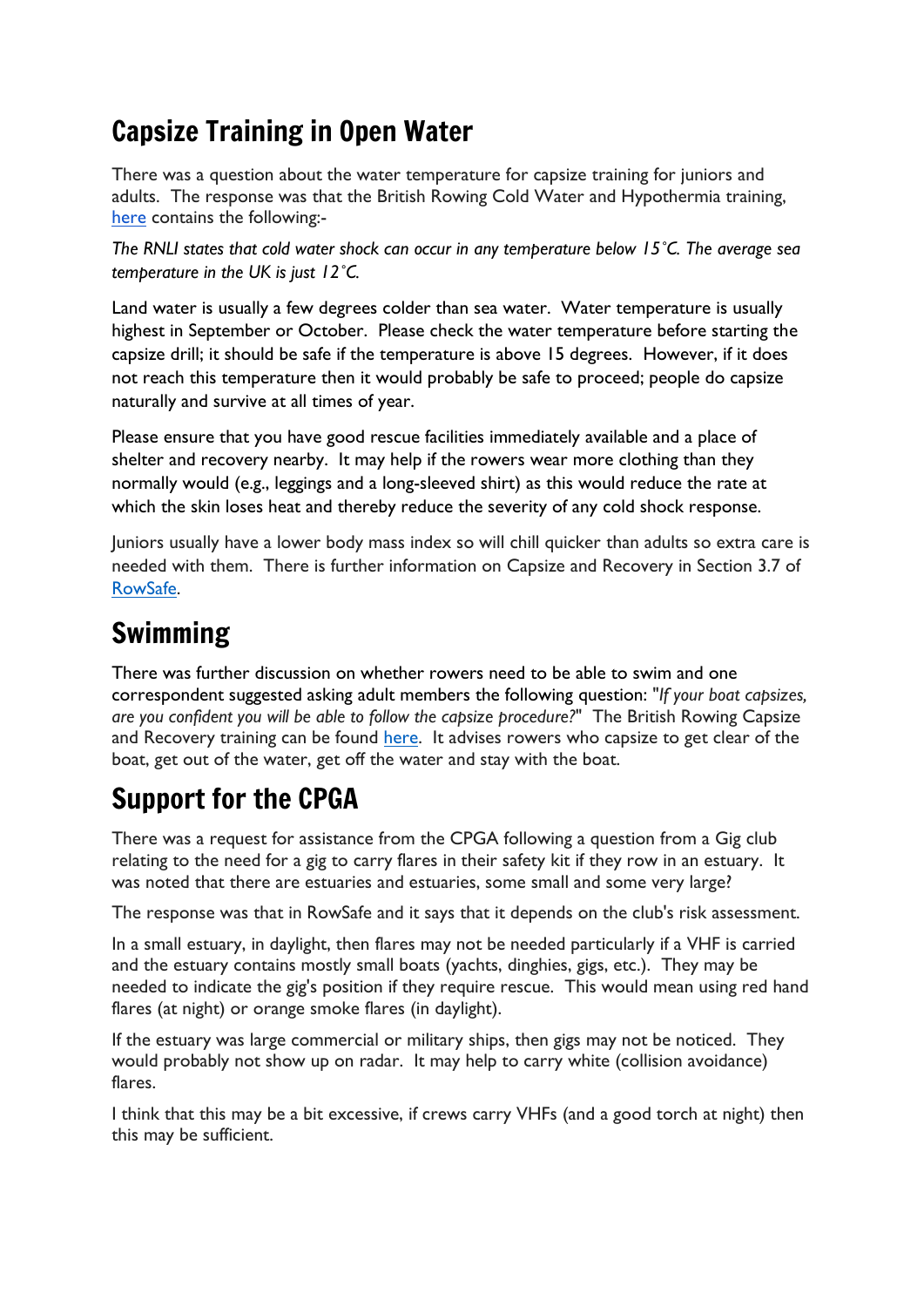### Rower having seizures

There was a request from a club that previously had a junior rower who had a seizure in the boat. All precautions were taken, and everyone was safe. The club wondered when he will be able to row again, he is seeing the doctor soon. They wanted to know whether there are any specific things he needs to find out to allow him to row again. He doesn't have epilepsy, it was just a one-off seizure whilst rowing.

The response was let's start by being positive. It is safe for people who may have seizures to use indoor rowing machines, but they should not do so unsupervised. Our safeguarding guidance will tell you that Juniors should be supervised by adults at all times when they are at the rowing club.

I would advise you not to let this person go afloat until you have received medical advice confirming that it is safe for him to do so. His doctor should not give you details of the rower's medical condition but should be able to tell you what he can do safely, what he cannot do safely, and anything you should know or do to keep him and others safe. If there is anything you can do to help this rower's health to improve then the doctor should be able to advise on that too.

For example, it may be that the doctor will prescribe medication and may suggest that you check that the rower has taken his medication before he goes afloat.

Our Medical Panel Guidance on Rowing and Epilepsy can be found [here.](https://www.britishrowing.org/knowledge/safety/health-and-fitness/rowing-and-epilepsy/) I think that it would be prudent to apply these general principles until you have specific information from his doctor.

## To Flash or not to Flash

There was mention of lighting on rowing boats in last month's report. This caused some discussion of the use of flashing or fixed white lights on the bows of boats. I did not address this issue directly last month because it is a matter of compliance with the rules of the local navigation authority, if they have any such rules, or of agreement between local clubs in the absence of rules.

On the tideway, the practice has been to display a flashing white light on rowing boats and other unpowered craft. This is a PLA requirement in order to assist drivers of commercial boats to enable them to distinguish rowing boats in what can be a busy and potentially dangerous waterway.

On other stretches the standard practice is for boats to be lit with a fixed (non-flashing) light. The use of a fixed light also helps better to distinguish a boat's distance and direction than the use of a flashing light.

At sea and in coastal waters it would be conventional to use fixed lights on boats as the use flashing lights is reserved for navigation aids (lighthouses and buoys) and hovercraft.